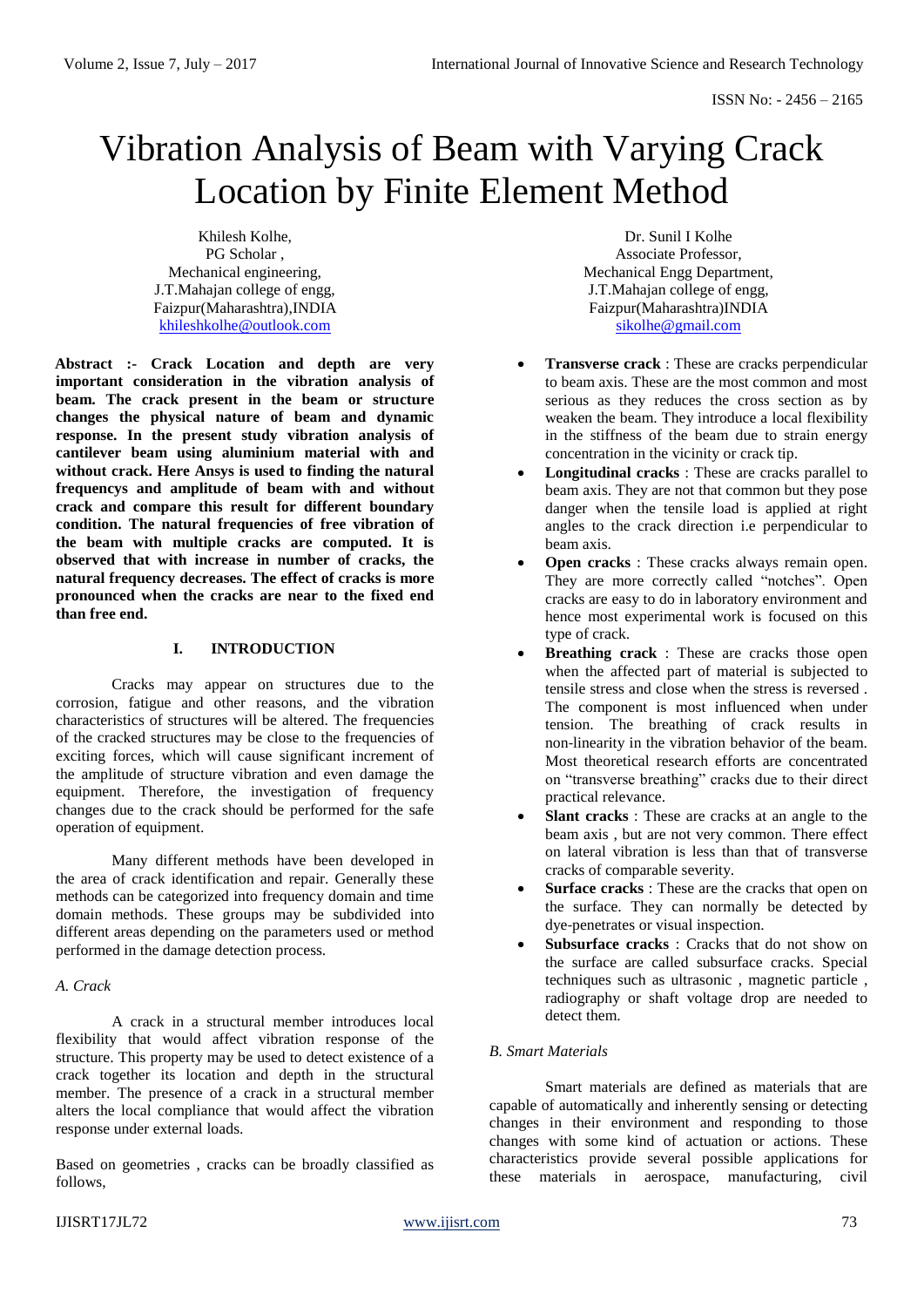infrastructure systems, and biomechanics. Active vibration and acoustic transmission control, active shape control, and active damage control are some of the areas that have found innovative applications for smart materials and structures. Examples of specific applications is micro positioning, vibration isolation, fast acting valves and nozzles, transducers, luxury car shock absorbers, and active engine mounts in aircraft. Some of the benefits of using smart materials are system integration, reduction of mass and energy requirements, elimination of moving parts in actuators, and collocation between actuator and sensor. There are four types of smart materials that have been described as below.

# **II. LITERTURE SURVEY**

*K.B.Waghulde and Dr. Bimlesh Kumar,[2011]*have studied the smart structures and smart materials. These materials has been an emerging area of research for last few decades. A smart structure would be able to sense the vibration and generate a controlled actuation to it, so the vibration can be minimized. For this purpose, smart materials are used as actuators and sensors. In this paper, some literature review is given about smart structure and smart material. Piezoelectric material is used as smart material and cantilever beam is considered as a smart structure. Different positions are considered for the model analysis. In this case, the modal analysis are found out by using ANSYS and MATLAB.

*K.B.Waghulde and Dr. Bimlesh Kumar,[2012]* have studied, the locations of actuators and sensors over a structure determine the effectiveness of the controller in controlling vibrations. If we need to control a particular vibration mode, we have to place actuators and sensors in locations with high control. In many cases of vibration control, low frequency modes are considered to be important. Hence, we only need to consider a certain number of modes in the placement of actuators and sensors. We extended the methodology for finding optimal placement of general actuators and sensors over a flexible structure. For vibration analysis ANSYS software is used. Experimentation is done for control vibration and to find optimal position of piezoelectric actuator/sensor over a thin plate. To obtain frequency response from PZT actuators and sensors, Spectra plus software is used.

*K. Hari Prasad, Dr.M.Senthil Kumar, [2009],* investigates the accuracy of predicting the dynamic response by finite element modeling of structures with cracks. Steel and

composite materials are widely used in various construction elements and composites in particular have increased substantially over the past few years. These materials are subjected to various types of damage, mostly cracks. These result in local changes of the stiffness of elements from such materials and consequently their dynamic characteristics are altered. The cracks are modeled as such in case of stress analysis to study the stress pattern at those local regions of crack, while in case of dynamic analysis an equivalent model is built with many assumptions. While there are many literatures available on these, there is literally none that has investigated the effect on the results of the analysis with such models.

*L. Rubio, [2009],*developed an effective crack identification procedure based on the dynamic behavior of a Euler– Bernoulli cracked beam. It is very well known that the presence of a crack in a structure produces a change in its frequency response that can be used to determine the crack properties (position and size) solving what is called an inverse problem. In this work, such an inverse problem has been solved by the use of the classical optimization technique of minimizing the least square criterion applied to the closed-form expression for the frequencies obtained through the perturbation method. The advantage of this method with respect to the ones derived previously is that the knowledge of the material and its properties (Young's modulus and mass density) is not necessary, not even the behavior of the uncracked element. The methodology has been successfully applied to a simply supported Euler– Bernoulli beam.

#### **III. FINITE ELEMENT METHOD (FEM)**

Finite element method can be said to be a numerical method to solve different equation. The engineering problem are analyzed by forming differential equation for different processes and solving the same by applying suitable boundary condition. Finite element method are used in vibration analysis to getting the natural frequencies, resonant frequencies and dynamic response of system to time varying load. A straight beam element with uniform cross section is shown in Figure. 3.1. The Euler-Bernoulli beam theory is used for constituting the finite element matrices. The longitudinal axis of the element lies along the x axis. The element has a constant moment of inertia I, modulus of elasticity E, density r and length l. Two degrees of freedom per node, translation along y-axis  $(y_1, y_2)$ and rotation about z-axis  $(y_1^I, y_2^I)$  are considered.



Fig. 3.1 Straight Beam Element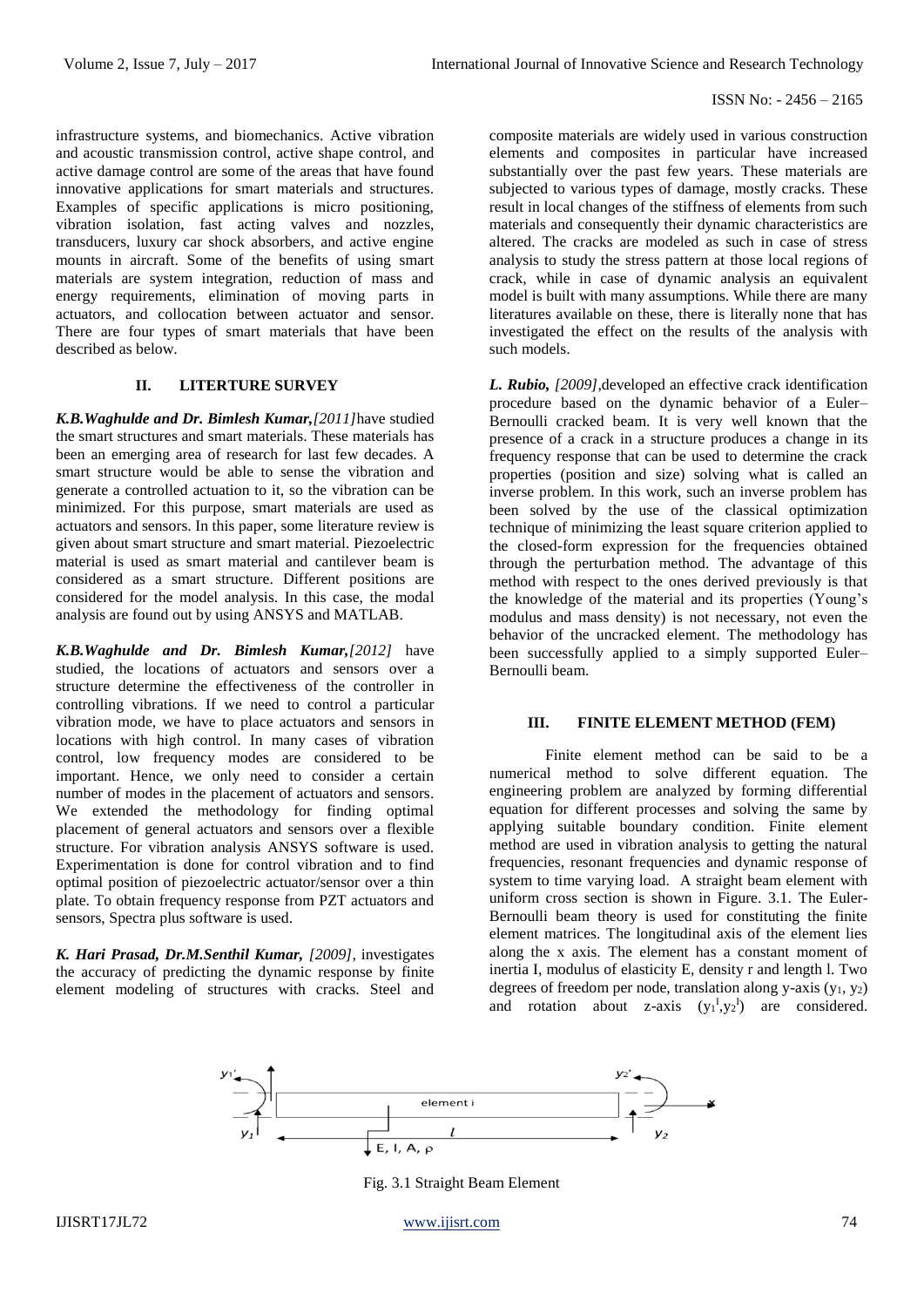| <b>Dimensions/Properties</b> | <b>Aluminum</b>       | Piezoelectric<br>actuator     |  |
|------------------------------|-----------------------|-------------------------------|--|
| Length                       | 0.5m                  | $0.0762 \text{ m}$            |  |
| Width                        | $0.04 \; \mathrm{m}$  | $0.0254 \text{ m}$            |  |
| <b>Thickness</b>             | $0.006 \text{ m}$     | $0.5x10^{-3}$ m               |  |
| Density                      | $2700 \text{ kg/m}^3$ | 7600 $kg/m^3$                 |  |
| Young modulus                | 70 Gpa                | 76 GPa                        |  |
| Poisson's ratio              | 0.3                   |                               |  |
| Piezoelectric Stain Constant |                       | $-247 \times 10^{-12}$<br>m/V |  |

Table 3.1 Material Properties and Dimensions of Aluminum Beam

## **IV. IMPLEMENTATION OF FINITE ELEMENT METHOD**

The model is prepared by using commercial FE software ANSYS. In ANSYS, the beam is modeled with a 2- D elastic beam element. Material properties are taken from the Table 3.1. A unit step force is applied in the positive vertical direction at the tip of the beam. The Beam is considered to have three DOF, two translational and one

rotational. Figure 3.2 shows mode shapes for the healthy model for beam. Table 3.2 shows the natural frequencies for healthy beam. Figure 3.3, 3.4, 3.5 shows the mode shape at 125mm location for 1mm, 2mm and 3mm depth. Similarly Figure 3.6, 3.7, 3.8 shows the mode shape at 125mm and 250mm location for 1mm, 2mm and 3mm depth. Similarly Figure 3.9, 3.10, 3.11 shows the mode shape at 125mm for 1mm, 2mm and 3mm depth.

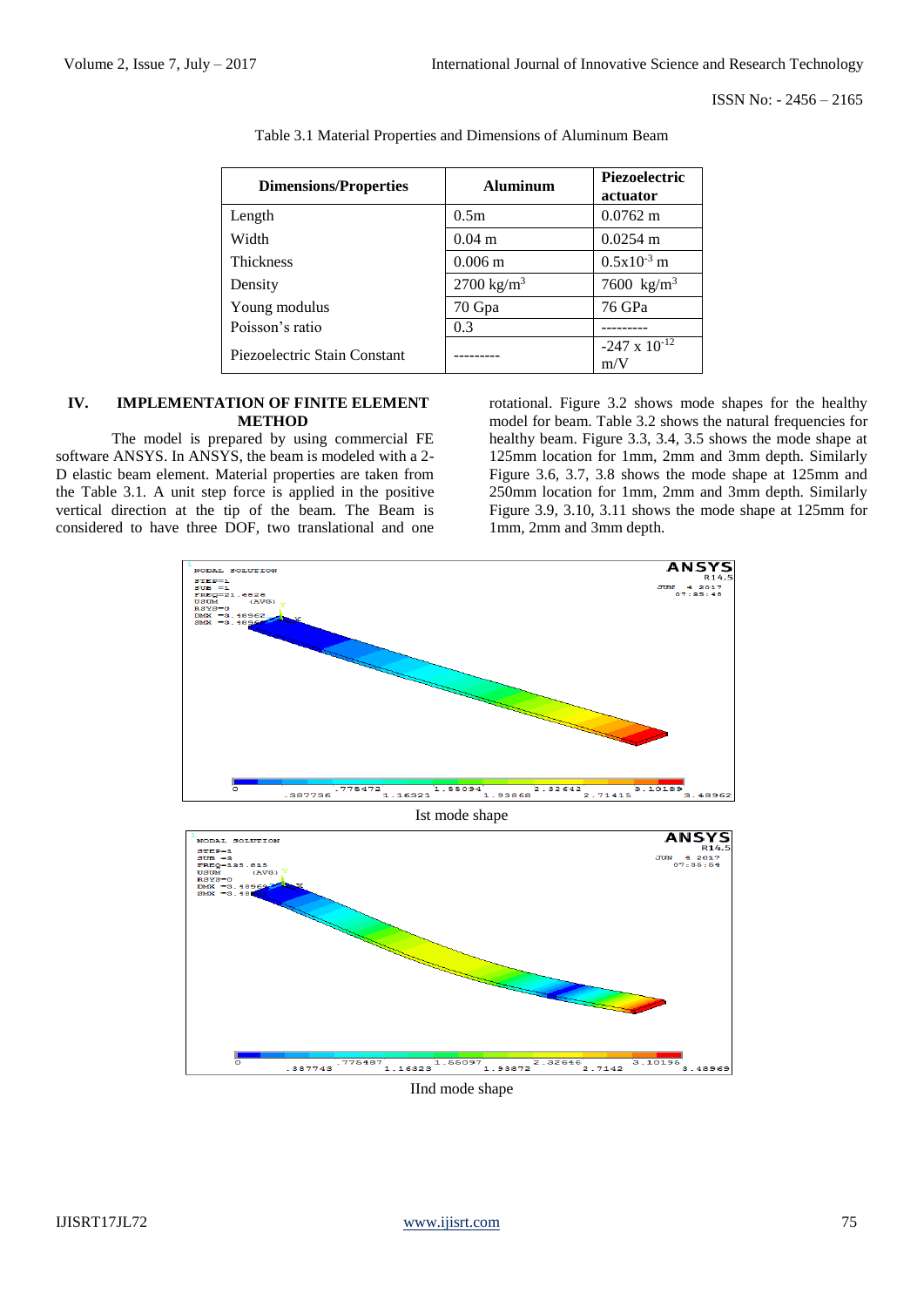

IIIrd mode shape

Fig. 3.2 Mode Shapes for Uncracked Cantilever Beam Model



## Ist mode shape



IInd mode shape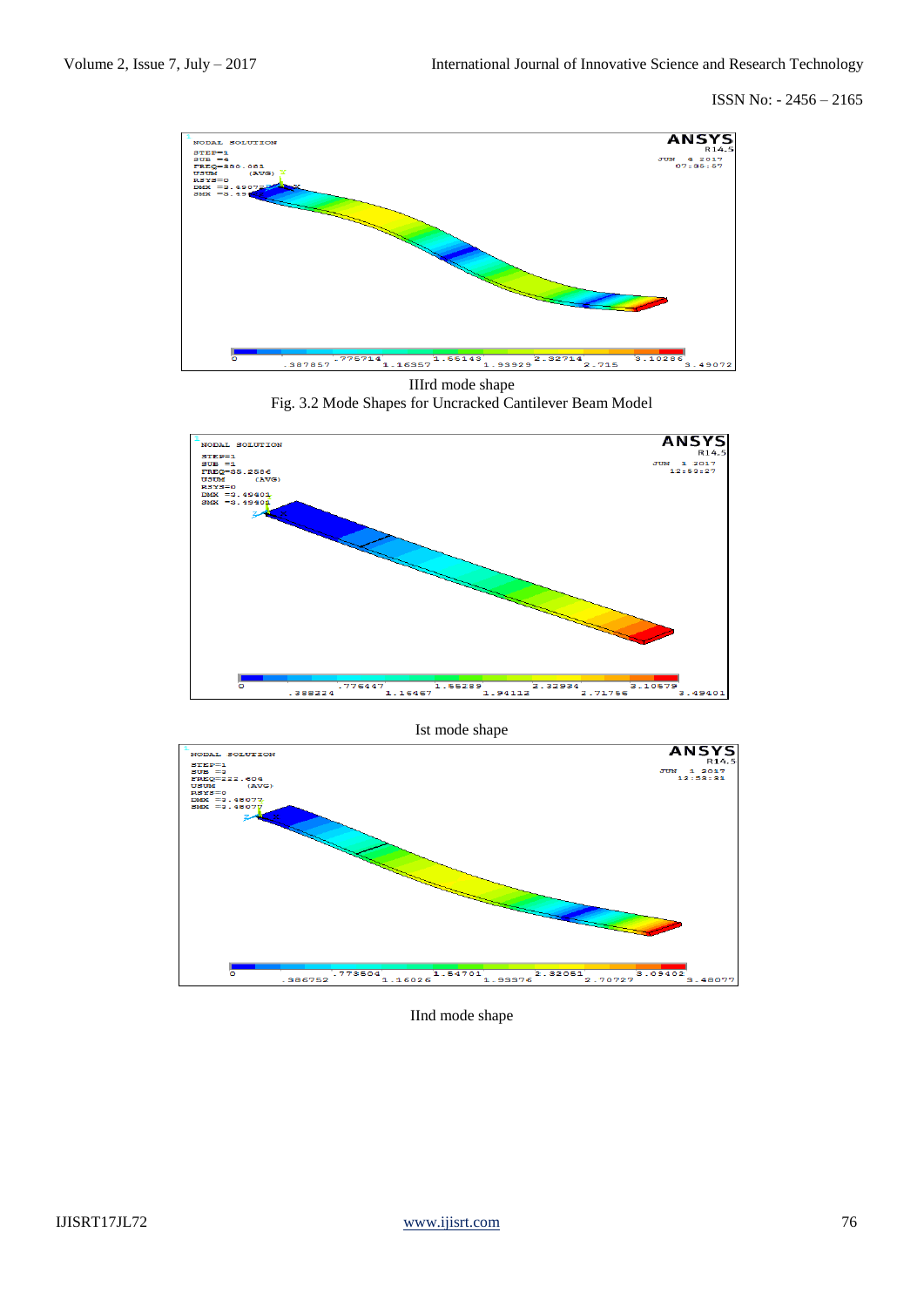

IIIrd mode shape Fig. 3.3 Mode Shapes for 1mm crack for Cantilever Beam Model(L=125mm)



Ist mode shape



IInd mode shape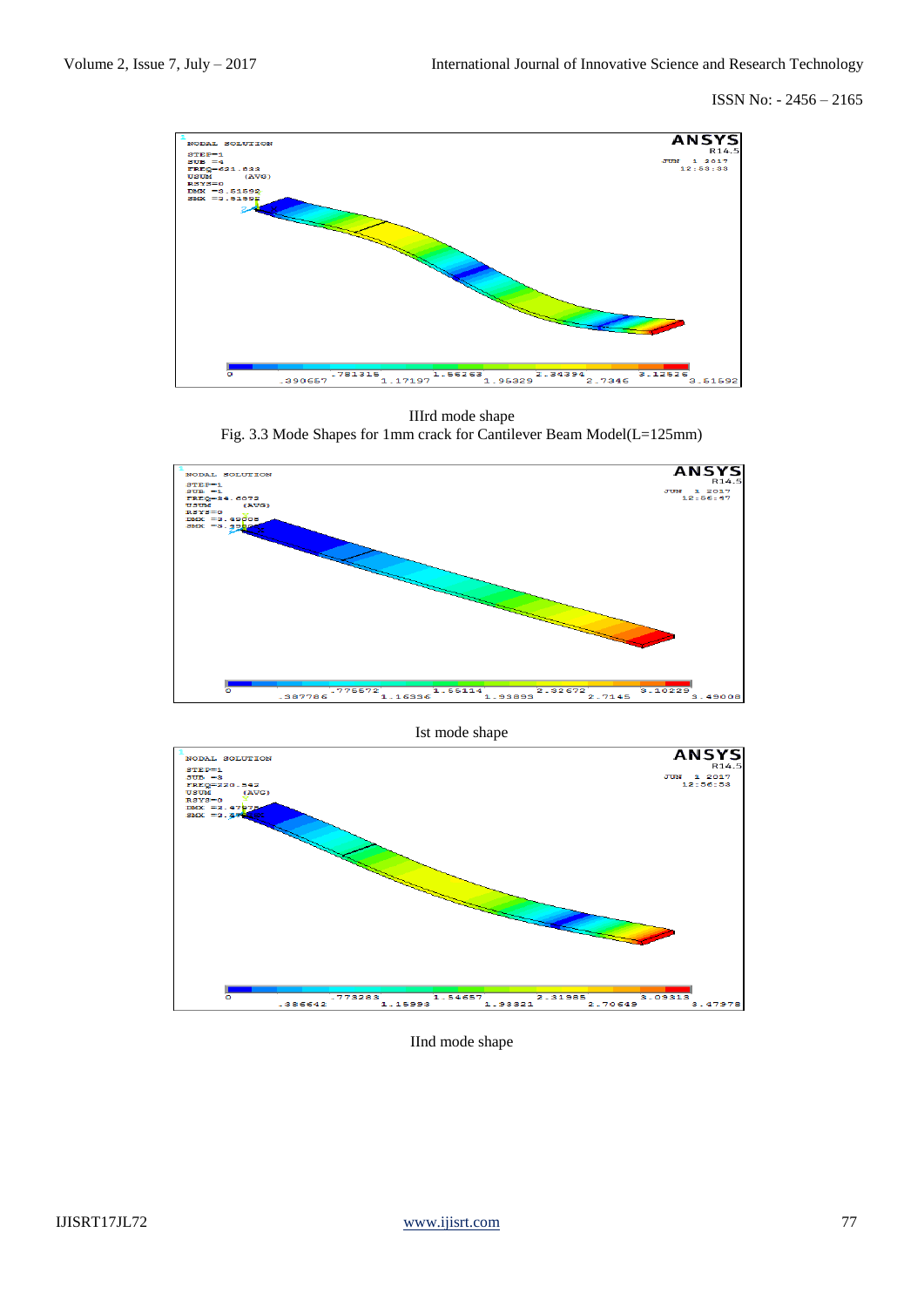

IIIrd mode shape Fig. 3.4 Mode Shapes for 2mm crack for Cantilever Beam Model(L=125mm)



Ist mode shape



IInd mode shape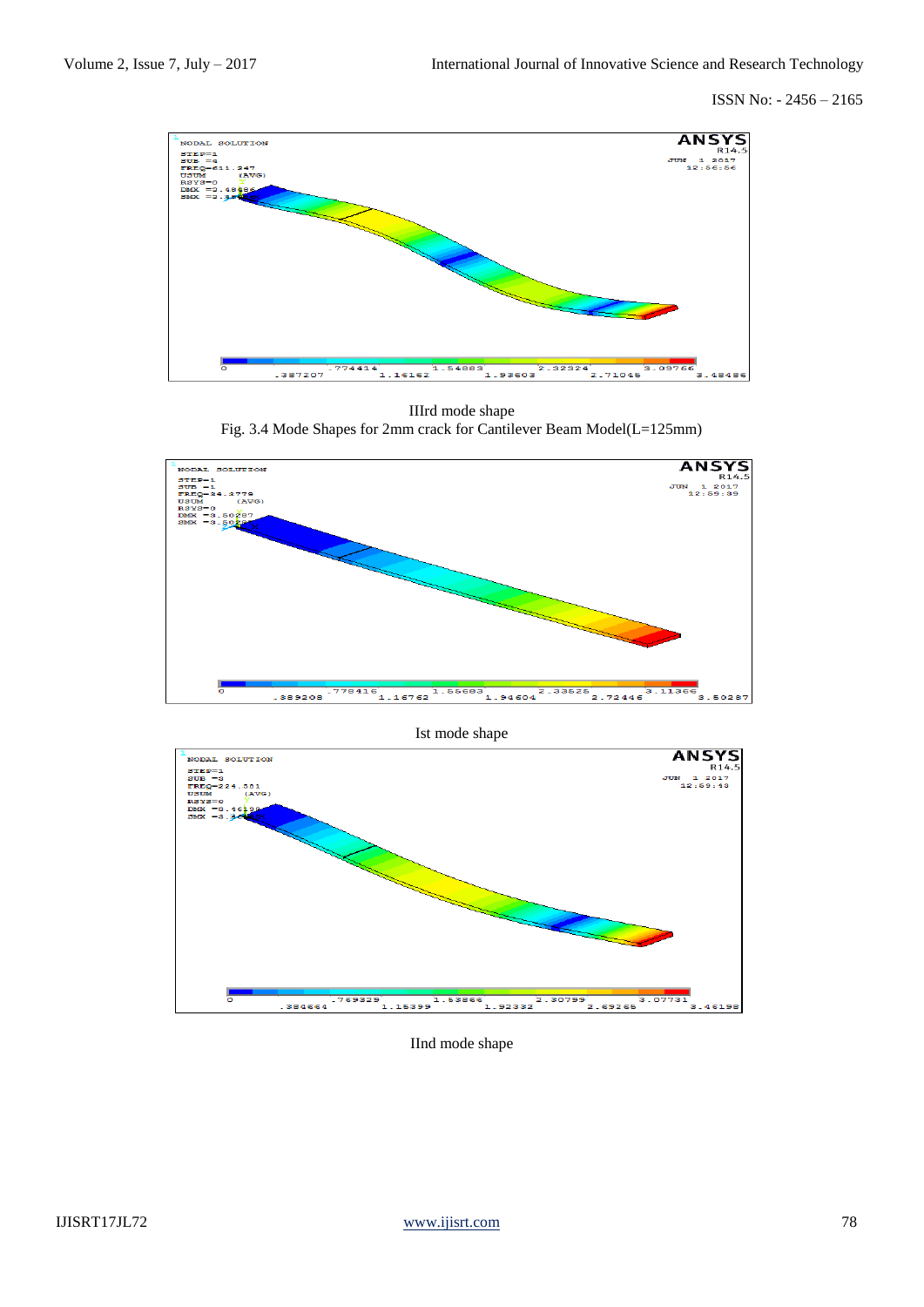

IIIrd mode shape Fig. 3.5 Mode Shapes for 3mm crack for Cantilever Beam Model(L=125mm)



Ist mode shape



IInd mode shape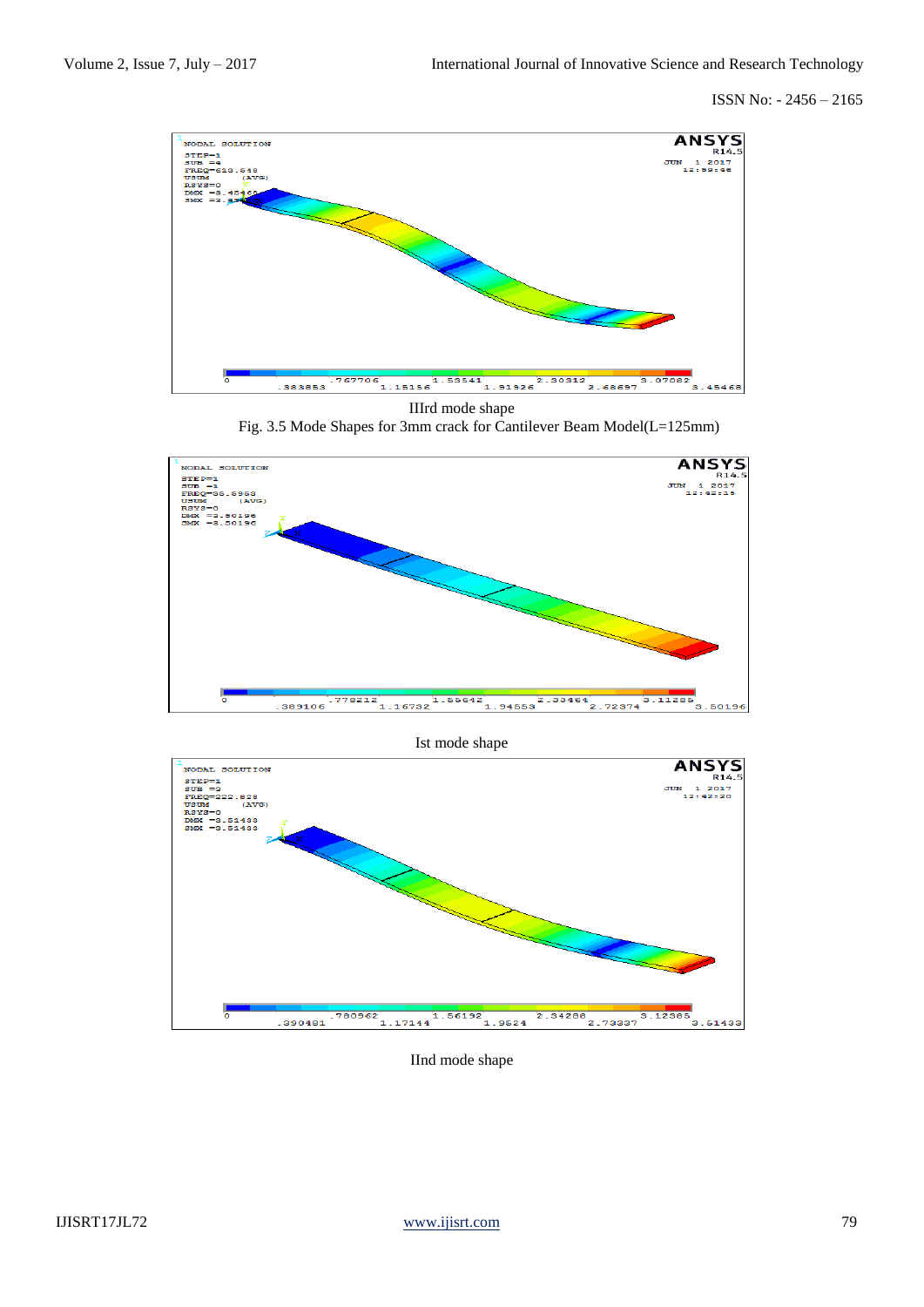

IIIrd mode shape

Fig. 3.6 Mode Shapes for 1mm crack for Cantilever Beam Model(L=125and 250mm)





IInd mode shape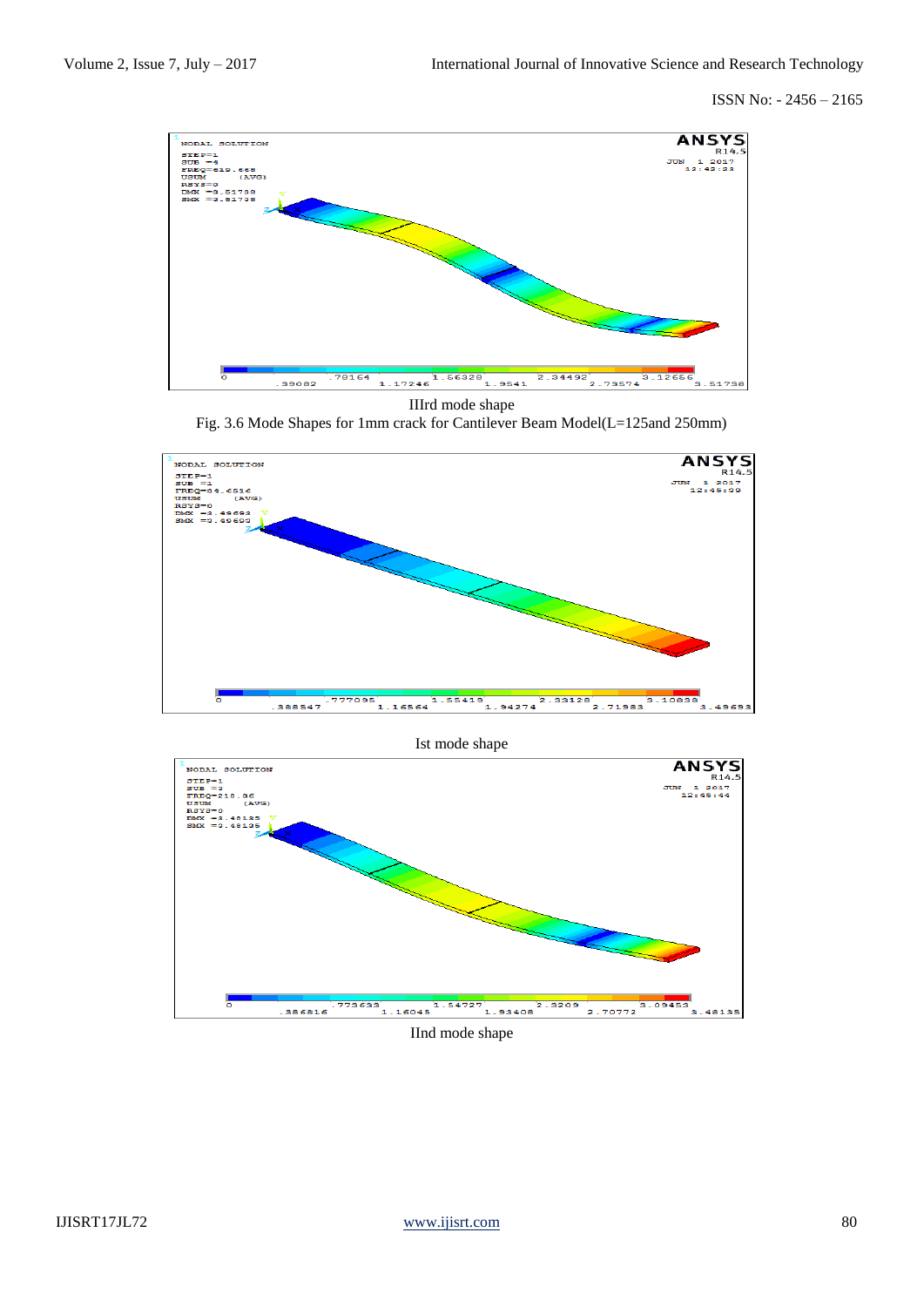

IIIrd mode shape

Fig. 3.7 Mode Shapes for 2 mm crack for Cantilever Beam Model(L=125and 250mm)



Ist mode shape



IInd mode shape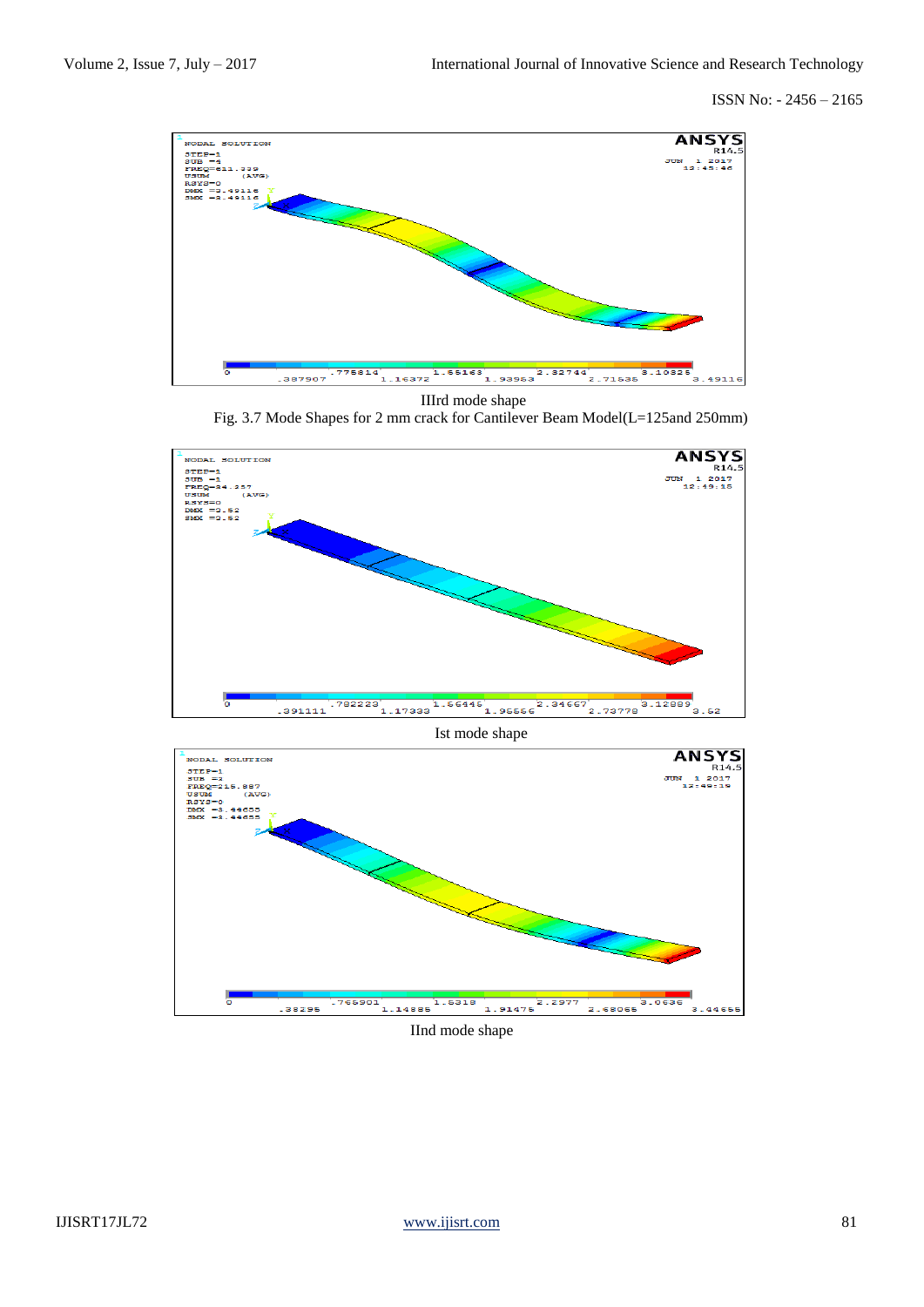

IIIrd mode shape

Fig. 3.8 Mode Shapes for 3 mm crack for Cantilever Beam Model(L=125and 250mm)



Ist mode shape



IInd mode shape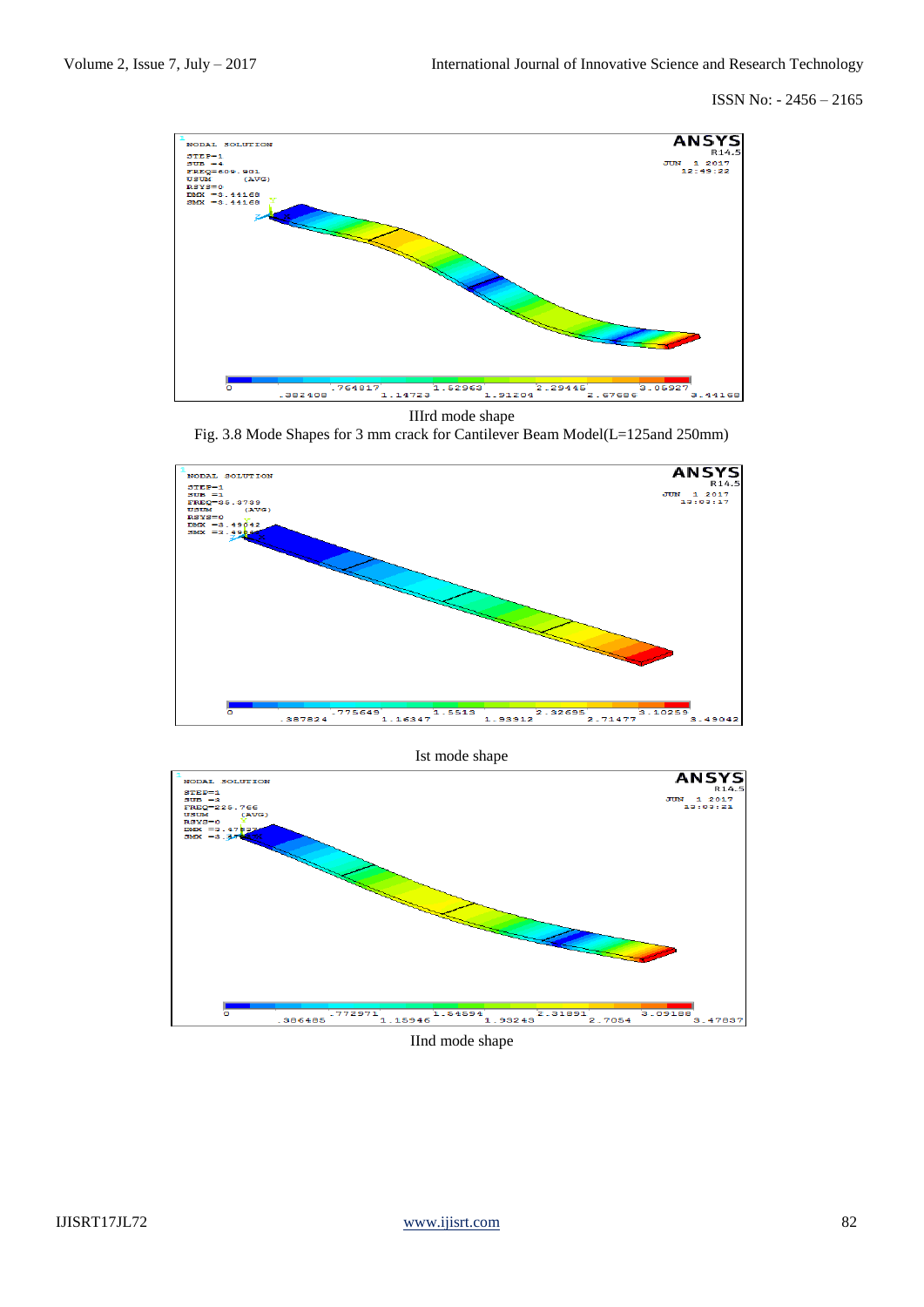

IIIrd mode shape

Fig. 3.9 Mode Shapes for 1 mm crack for Cantilever Beam Model(L=125,250 and 375mm)



Ist mode shape



IInd mode shape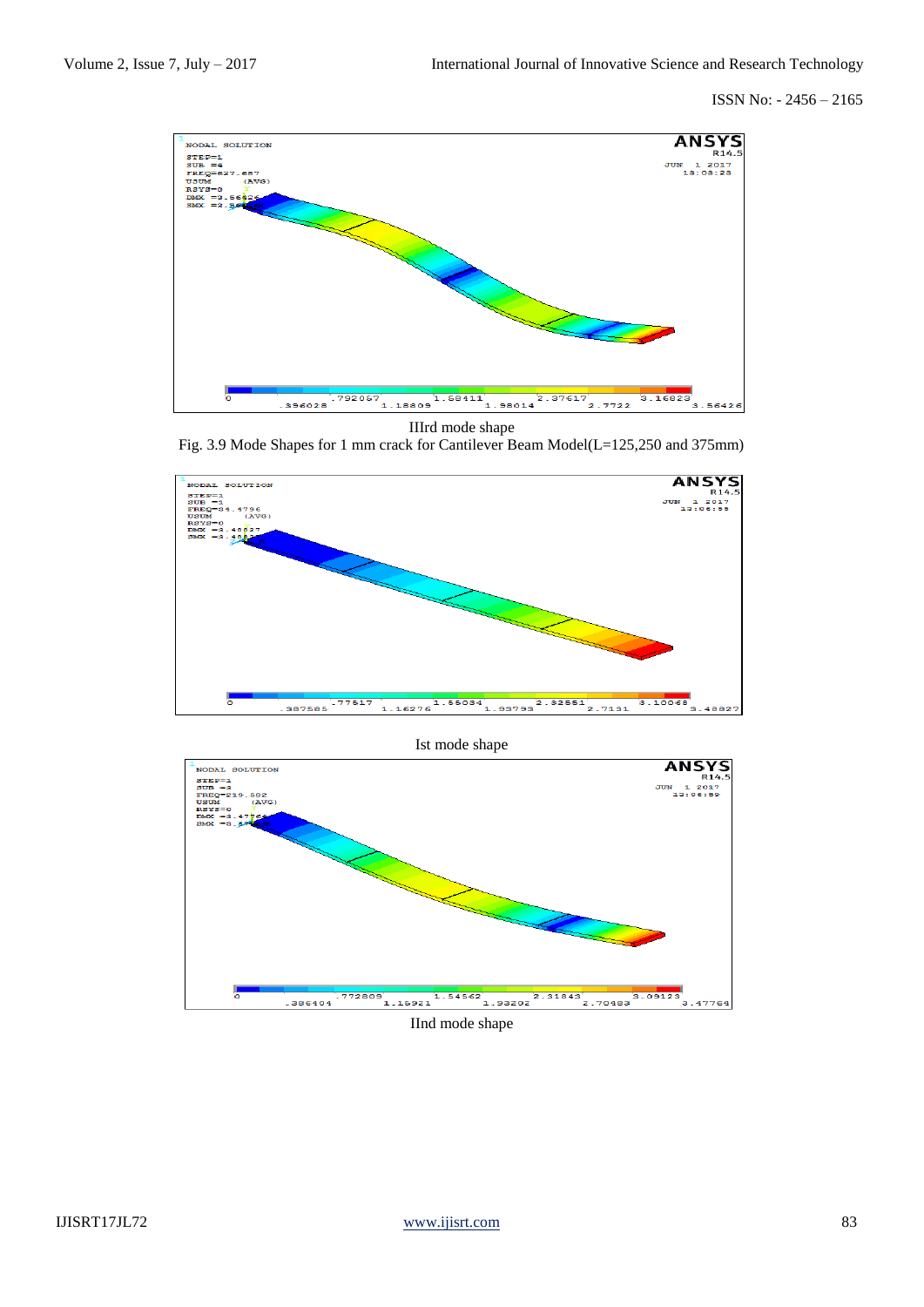

IIIrd mode shape





Ist mode shape



IInd mode shape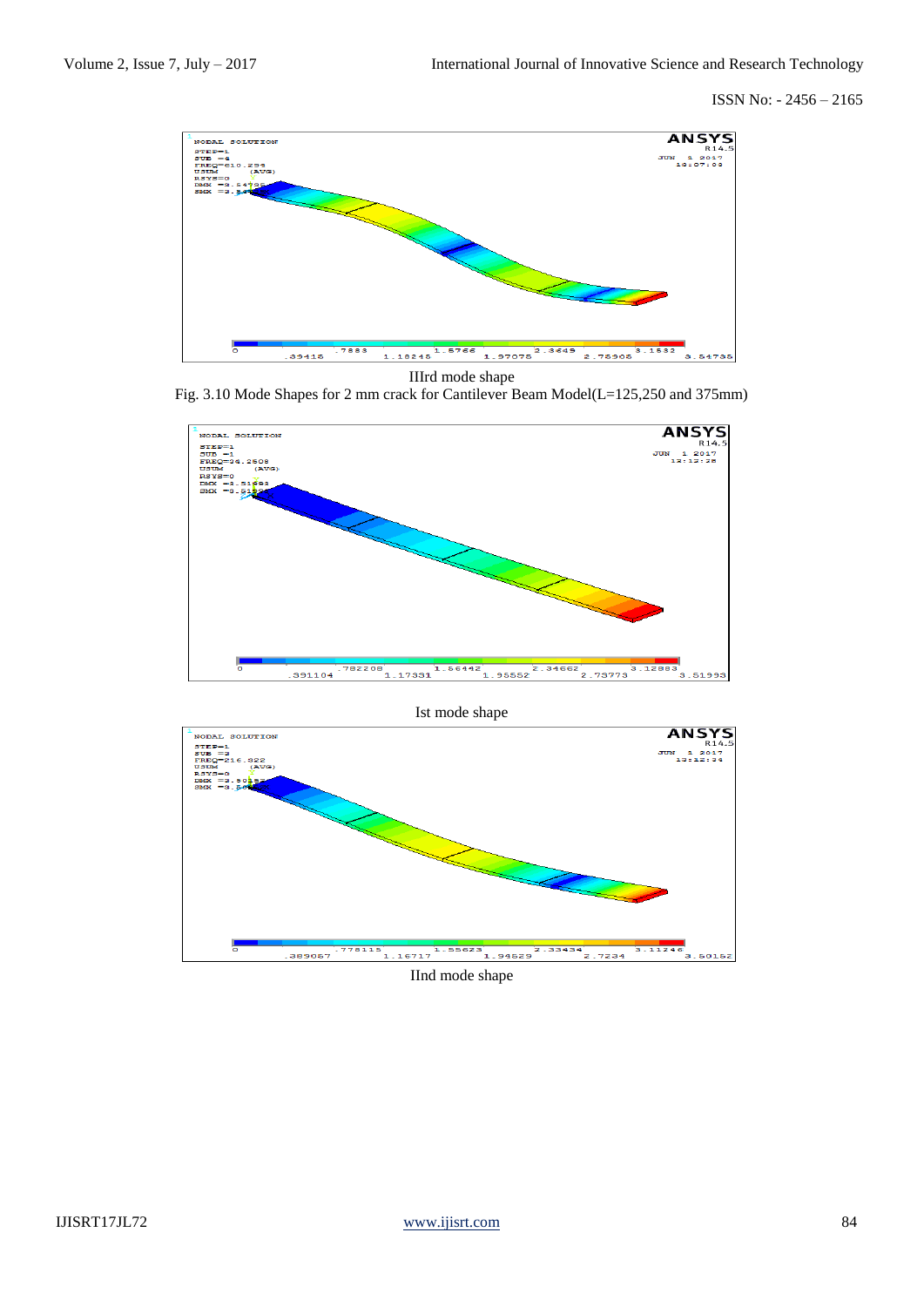

IIIrd mode shape

Fig. 3.11 Mode Shapes for 3 mm crack for Cantilever Beam Model(L=125,250 and 375mm

| <b>CRACK</b><br><b>POSITION</b> |                 | <b>NATURAL FREQUENCY</b> |        |             |              |              |  |
|---------------------------------|-----------------|--------------------------|--------|-------------|--------------|--------------|--|
|                                 | <b>DEPTH</b>    | 2nd mode<br>1st mode     |        | 3rd<br>mode | 4th mode     | 5th mode     |  |
|                                 |                 | Ansys                    | Ansys  | Ansys       | <b>Ansys</b> | <b>Ansys</b> |  |
| UN-<br><b>CRACKED</b>           | 0 <sub>mm</sub> | 21.68                    | 135.81 | 380.08      | 744.32       | 1229.6       |  |

Table-3.2 Natural Frequencies for Uncracked Beam by FEM

|  |  |  | Table-3.3 Natural Frequencies for different Crack Depth at L <sub>1</sub> =125mm by FEM |  |
|--|--|--|-----------------------------------------------------------------------------------------|--|
|  |  |  |                                                                                         |  |

| <b>CRACK</b><br><b>POSITION</b> | <b>DEPTH</b>    | <b>NATURAL FREQUENCY</b> |              |              |          |          |  |
|---------------------------------|-----------------|--------------------------|--------------|--------------|----------|----------|--|
|                                 |                 | 1st mode                 | 2nd mode     | 3rd<br>mode  | 4th mode | 5th mode |  |
|                                 |                 | <b>Ansys</b>             | <b>Ansys</b> | <b>Ansys</b> | Ansys    | Ansys    |  |
| $125$ mm                        | 1 <sub>mm</sub> | 35.25                    | 222.60       | 621.83       | 1219.71  | 1990.54  |  |
|                                 | 2mm             | 34.60                    | 220.64       | 611.24       | 1204.1   | 1971.01  |  |
|                                 | 3mm             | 34.37                    | 224.58       | 613.54       | 1197.61  | 1996.71  |  |

Table-3.4 Natural Frequencies for different Crack Depth at  $L_2$ =125 and 250mm by FEM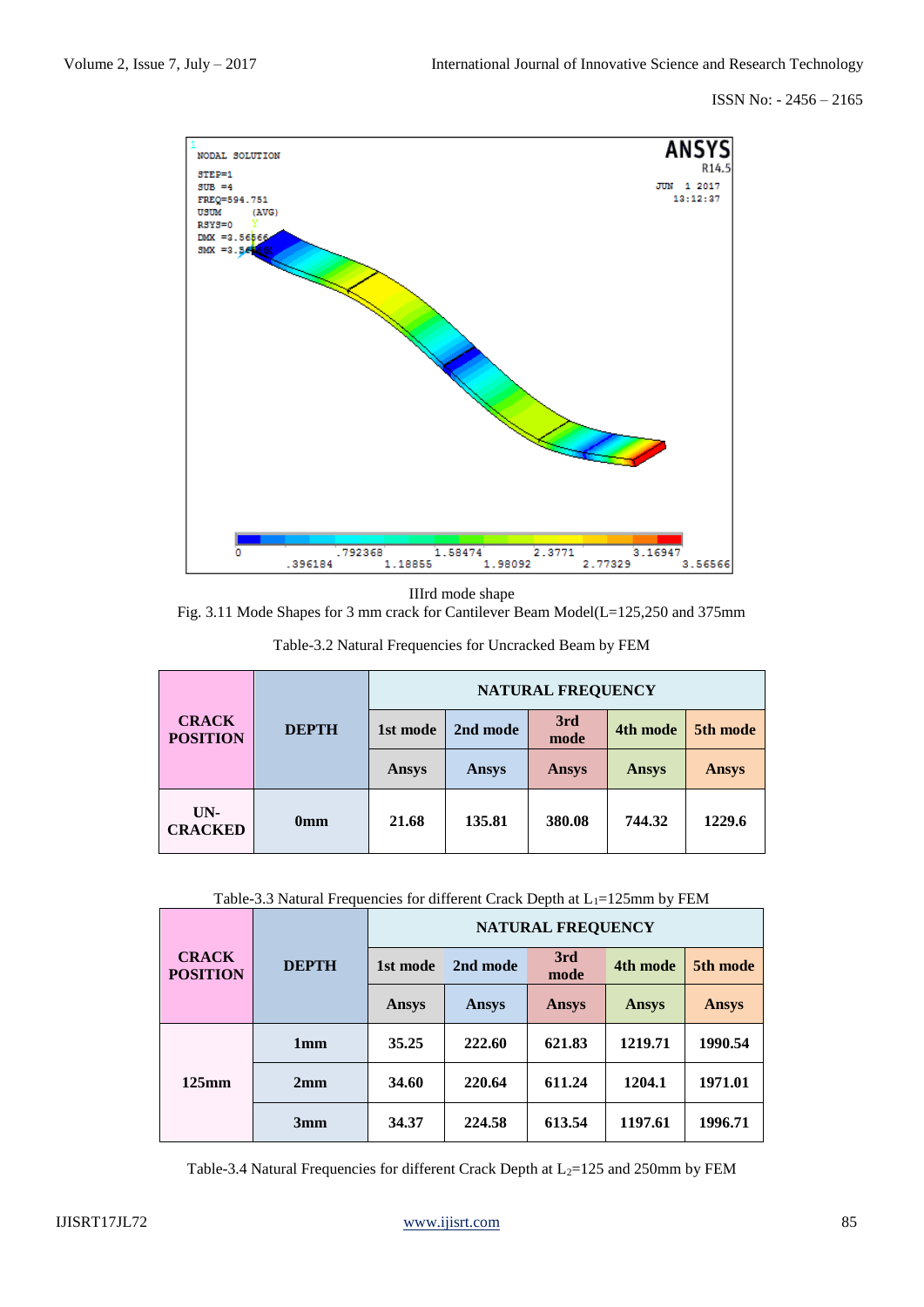|                                 |                 | <b>NATURAL FREQUENCY</b> |          |             |              |              |  |
|---------------------------------|-----------------|--------------------------|----------|-------------|--------------|--------------|--|
| <b>CRACK</b><br><b>POSITION</b> | <b>DEPTH</b>    | 1st mode                 | 2nd mode | 3rd<br>mode | 4th mode     | 5th mode     |  |
|                                 |                 | Ansys                    | Ansys    | Ansys       | <b>Ansys</b> | <b>Ansys</b> |  |
| 125&250mm                       | 1 <sub>mm</sub> | 35.59                    | 222.82   | 619.66      | 1218.75      | 1971.88      |  |
|                                 | 2mm             | 34.65                    | 218.36   | 611.33      | 1190.45      | 1990.86      |  |
|                                 | 3mm             | 34.25                    | 215.88   | 609.90      | 1150.59      | 1977.7       |  |

Table-3.5 Natural Frequencies for different Crack Depth at L<sub>1</sub>=125,250 and 375mm by FEM

| <b>CRACK</b><br><b>POSITION</b>            | <b>DEPTH</b> | <b>NATURAL FREQUENCY</b> |              |              |          |          |  |
|--------------------------------------------|--------------|--------------------------|--------------|--------------|----------|----------|--|
|                                            |              | 1st mode                 | 2nd mode     | 3rd<br>mode  | 4th mode | 5th mode |  |
|                                            |              | Ansys                    | <b>Ansys</b> | <b>Ansys</b> | Ansys    | Ansys    |  |
| $125$ mm $\&$<br>$250$ mm $\&$<br>$375$ mm | 1mm          | 35.37                    | 225.76       | 627.28       | 1227.68  | 1999.45  |  |
|                                            | 2mm          | 34.47                    | 219.58       | 610.29       | 1183.02  | 1977.62  |  |
|                                            | 3mm          | 34.25                    | 216.32       | 594.75       | 1120.6   | 1996.37  |  |



Fig. 3.12 Comparison for Natural Frequencies for uncracked Beam with Crack Beam  $L = 125$ mm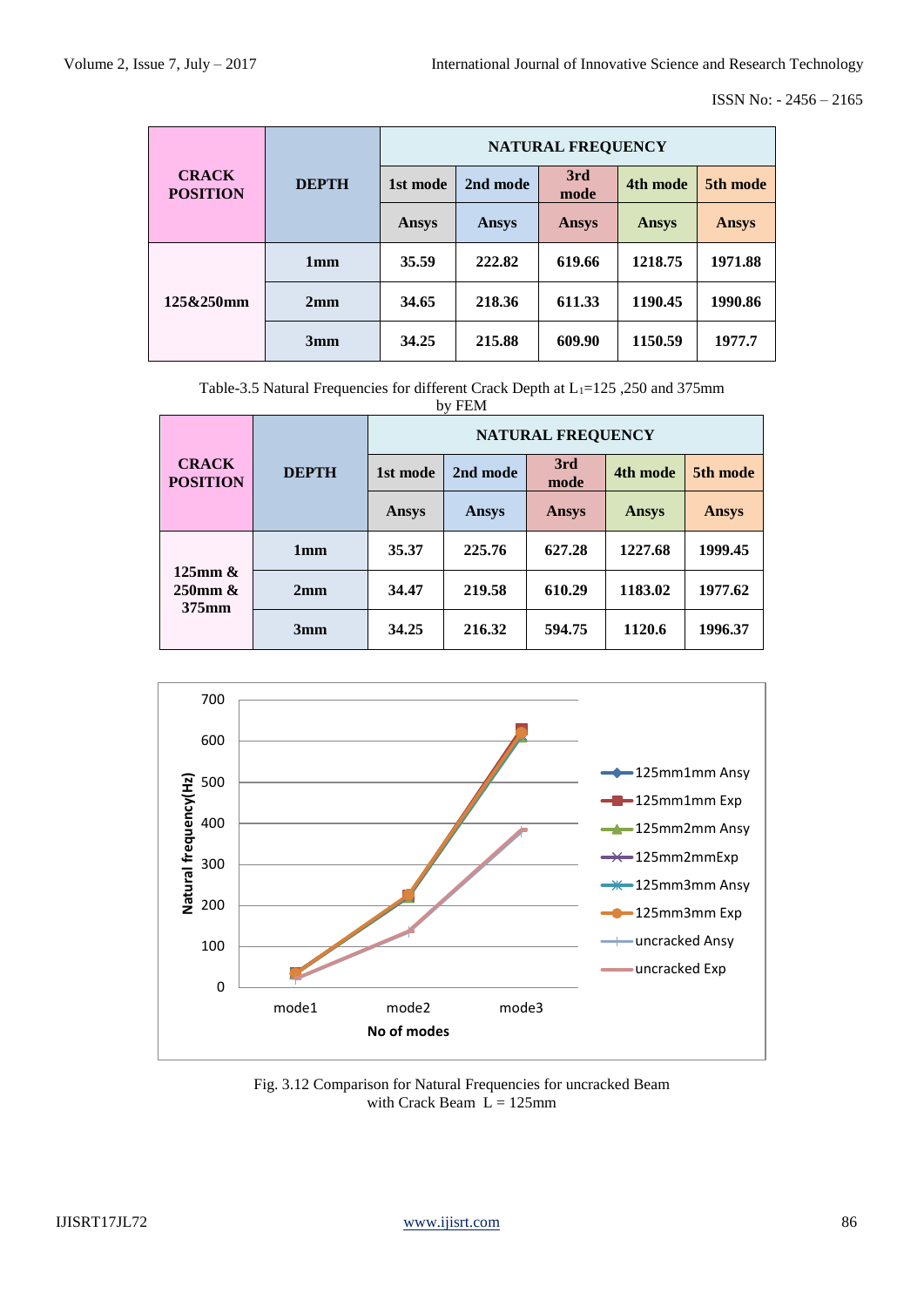

Fig. 3.13 Comparison for Natural Frequencies for uncracked Beam with Crack Beam  $L = 125$ mm & 250mm



Fig. 3.14 Comparison for Natural Frequencies for uncracked Beam with Crack Beam  $L=125.250\&375$ mm

The natural frequency obtained Experimentally compared with FEM both the results was with close agreement. The variation between ANSYS results and Experimental results are due to different crack depth and crack distance. The fundamental mode shapes for vibration of cracked and un-cracked beams are plotted. The results obtained from the Experimental and FEA analysis are

presented in graphical form. The first to fifth natural frequencies corresponding to various crack locations and depths are obtained. The lowest frequency was in mode 1. The frequency was increasing with each subsequent mode of vibration. The percentage of error was also decreasing as frequency is increasing. Results show that there is an